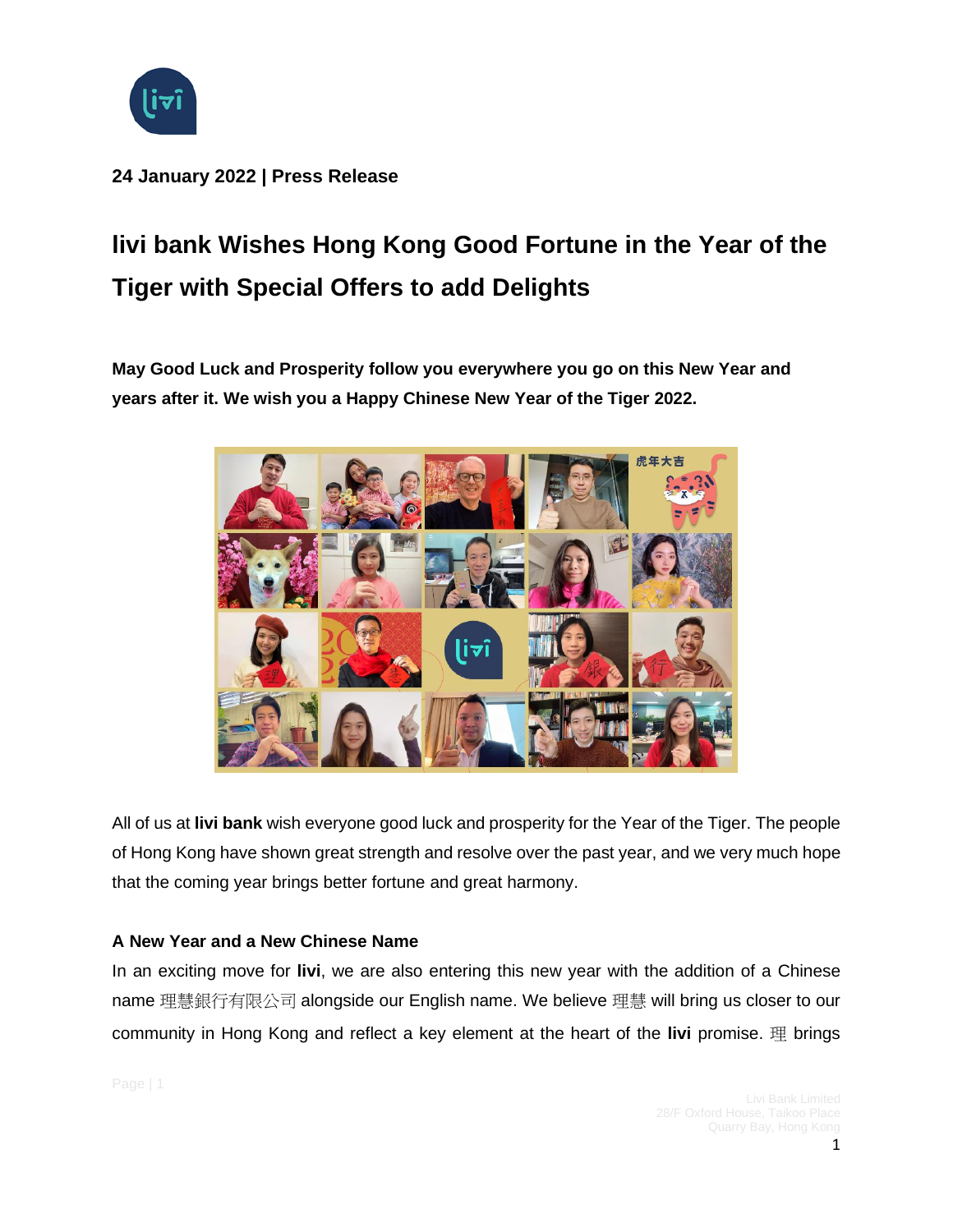

together the concepts of putting in order and caring, with 慧 meaning wisdom and intelligence. Combined they can be seen as 理財智慧, or 'financial wisdom'.

At **livi**, we want to empower people to manage their finances intelligently, grow their wealth, and ultimately realize their life goals. **livi's** Chinese name reflects this vision. It will be introduced in our App and across our product range in the coming weeks.

#### **Sustainable E-Laisee**

Good fortune also comes through the **livi** App, where you can again celebrate the New Year and share good fortune with your friends and family by giving them an e-laisee, while supporting sustainable development principles. Simply select the recipient from your 'Friends List' or input their mobile number, enter your nickname and the desired amount, select your e-laisee cover and write your message – then delight is on its way.



So download the **livi** App and spread New Year cheer anytime, anywhere during the holidays to your **livi** community or FPS users.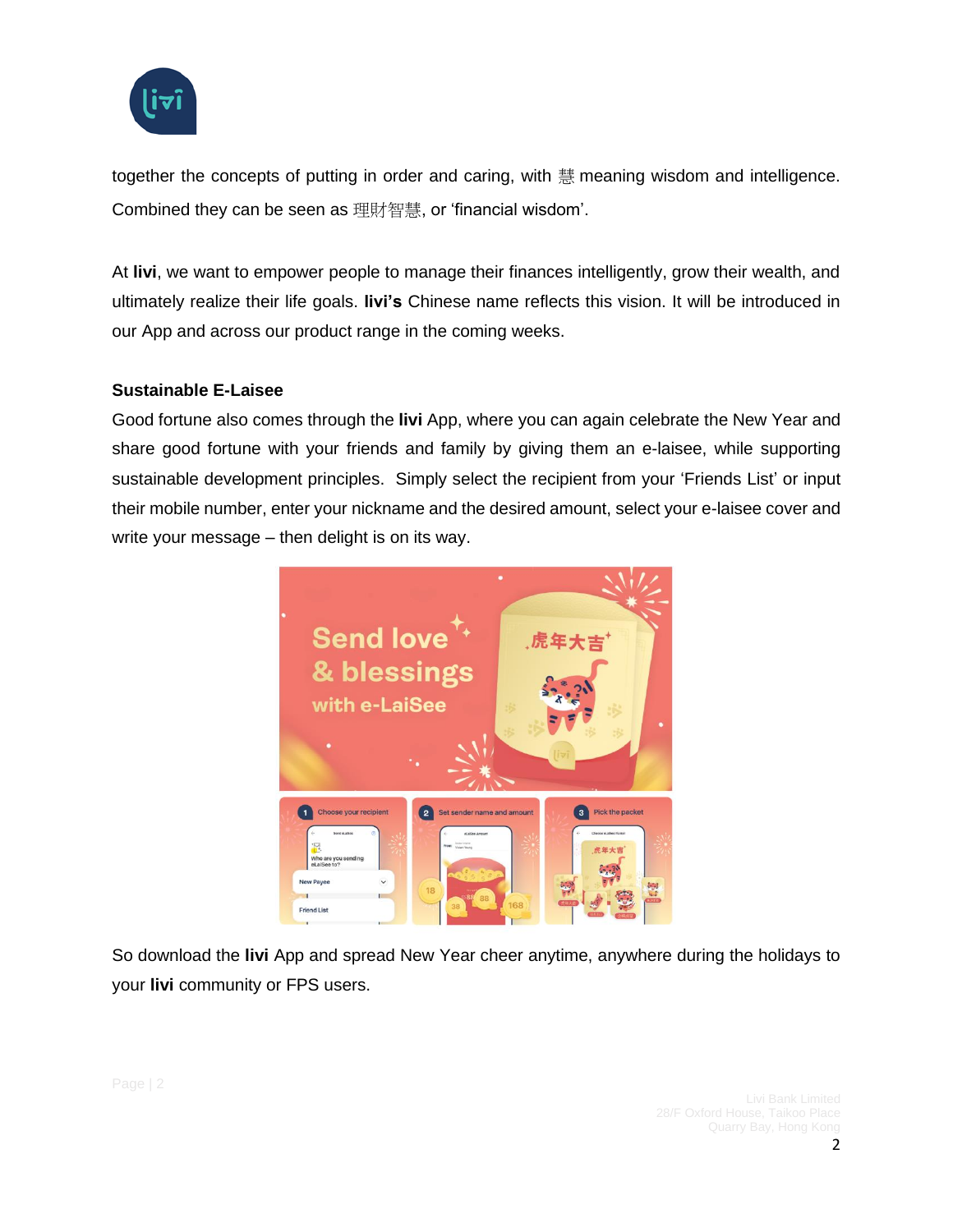

## **Special livi New Year Offers**

#### *Home Pleasures*

**livi** understands that you are likely to be spending your precious holidays home, so we want to help make it memorable with our New Year Offers:

- Enjoy rebates<sup>1</sup> on online purchases at the city's top 10 online grocery and food delivery platforms<sup>2</sup> - and host your friends or surprise your better half with a candle-lit dinner. Simply pay with **livi Mastercard®** for all local online grocery, food delivery and takeaway platforms to enjoy 8% cashback with **livi PayLater Mastercard** and 3% cashback with **livi Debit Mastercard**; and
- Experience an exclusive **livimoment** with a 20% cashback<sup>3</sup> on major video and musicstreaming platforms, plus up to 30% cashback<sup>3</sup> for other entertainment experiences, with both **livi Debit Mastercard and livi PayLater Mastercard**.

# *livi MGM Lucky Wheel*

Share your blessings while introducing the delights of livi with our 'MGM lucky wheel'<sup>4</sup> that gives you and your new **livi** friends a chance to win cash prizes or yuu points. While you wish your friends and loved ones' health and prosperity over the New Year, send them your **livi** invitation code so they can open a **liviSave** account and join the **livi** family. Then both you and your friends who open an account with your code can spin the MGM lucky wheel on the **livi** App for a cash prize worth up to HK\$1,000 or a whopping 200,000 yuu Points per spin<sup>5</sup>!

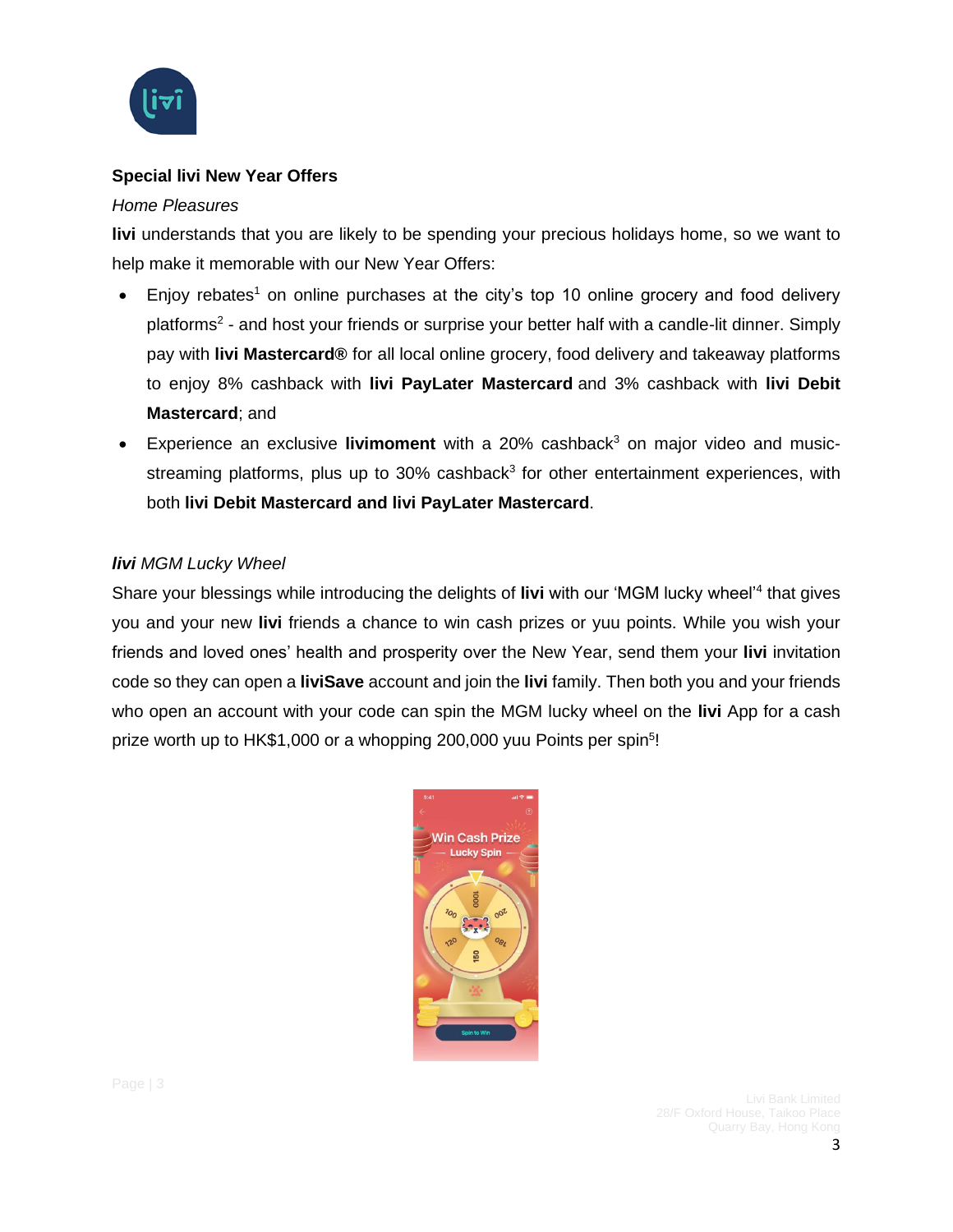

# *Special Baby Tiger Stickers*

And to increase the joy and spread the New Year cheer far and wide, **livi** has created a series of adorable baby tiger WhatsApp and Signal stickers paired with auspicious New Year greetings for more festive pizzaz. Check out the **livi** App or **livi's** website to download them.



Notes for editors\*#:

- 1. This offer comprises the 1% cash back on all purchases (Maximum HK\$400, shared by both cards). An additional 7% cash back for eligible online purchases with **livi PayLater Mastercard** or an additional 2% cash back for eligible online purchases with **livi Debit Mastercard** will be deposited within the next calendar month, with a maximum of HK\$200 per card. Full details can be found on our livi App or our website [www.livibank.com.](http://www.livibank.com/)
- 2. The local online grocery and food delivery platforms include: AEONCITY AEON, APITA UNY eShop, HKTVmall, Market Place by Jasons, Marks & Spencer, panda mart/foodpanda mall, ParknSHOP.com, YATA eshop, Zstore, Deliveroo, foodpanda, Openrice and more.
- 3. This offer comprises the 1% cash back on all purchases. An additional 19% or 29% eligible cashback, as applicable, earned in a calendar month will be deposited within 30 working days.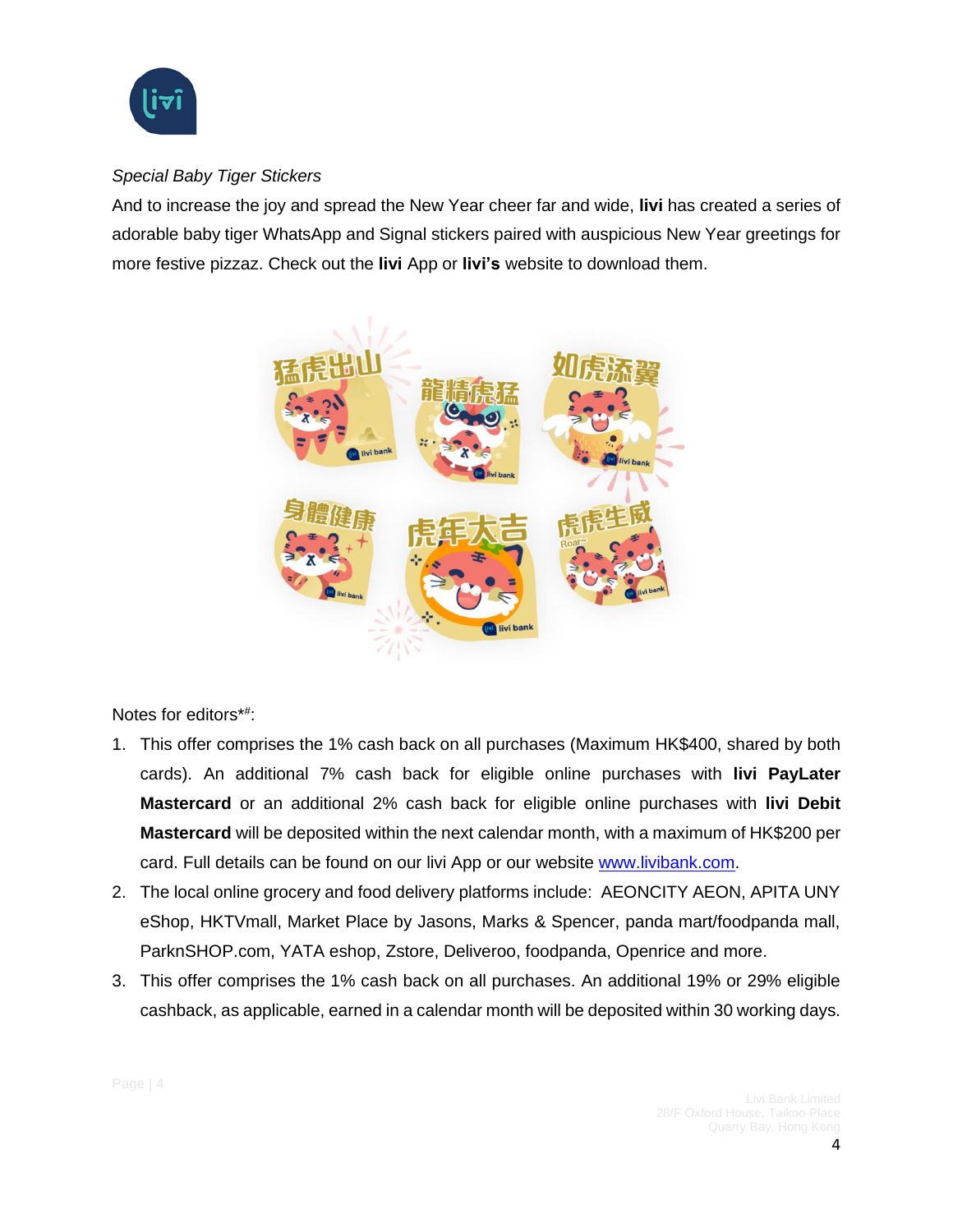

Each Eligible Customer can earn up to HK\$100 in a calendar month. Full details can be found on our livi App or our website [www.livibank.com.](http://www.livibank.com/)

- 4. For each successful referral, the referrer and the referee will each have one chance to take part in the lucky draw. The lucky draw will be available for 7 days from the account opening date. Each referrer will be rewarded one extra lucky draw upon three successful referrals with a maximum of 10 additional lucky draws. Each referrer can enter into the lucky draw for a maximum of 510 times during the promotional period.
- 5. From a minimum of HK\$100 or 20,000 yuu Points up to a maximum of HK\$1,000 or 200,000 yuu Points will be awarded for each lucky draw. Participants can choose between cash or yuu Points.

*\*Terms and conditions apply.* 

*#To borrow or not to borrow? Borrow only if you can repay! (for livi PayLater)*

- ENDS -

#### **About livi bank [www.livibank.com](http://www.livibank.com/)**

Hong Kong based, **livi bank** is backed by BOC Hong Kong (Holdings), JD Technology and the Jardine Matheson Group, which together bring to **livi** a unique range of benefits in terms of financial strength, technological expertise and marketing excellence.

With the goal to foster digital innovation, promote financial inclusion and enhance customer experiences, **livi** brings a unique, brand-new and different banking experience to Hong Kong. Taking an innovative approach, **livi** provides customers with flexible solutions anytime and anywhere and the benefits of ecosystem partnerships that complement their everyday lives.

**livi**'s outstanding service to its customers has received widespread industry recognition. The bank ranked second in Hong Kong and third in Asia in the 2021 Mobile Banking Benchmark by Sia Partners; was voted as 'Best Virtual Bank' at the Hong Kong Living Awards 2021 by Hong Kong Living; earned a 'Gold Certificate' at the Privacy-Friendly Awards 2021 from the Office of the Privacy Commissioner for Personal Data; received the 'Financial Technology Banking Services